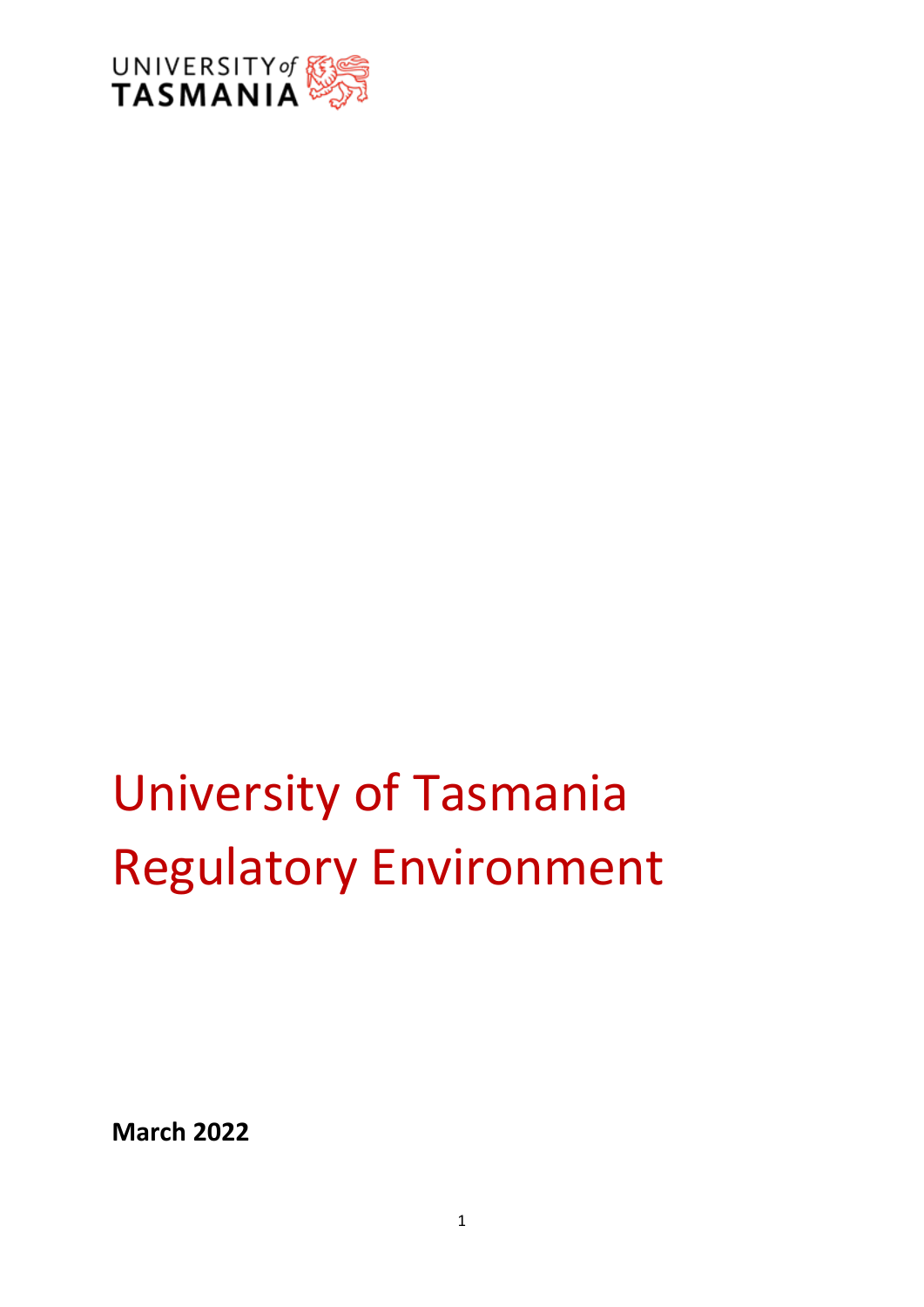

## **1. PURPOSE**

This document provides an overview of the extensive and detailed legal and regulatory framework within which the University of Tasmania operates, including the comprehensive regulatory oversight provided by the national higher education regulator, the [Tertiary Education Quality and Standards](https://www.teqsa.gov.au/)  [Agency \(TEQSA\)](https://www.teqsa.gov.au/) and the Commonwealth [Department of Education, Skills and Employment \(DESE\).](https://www.dese.gov.au/)

It further explains how Tasmanian legislation constitutes the University as a legal entity and enables it to successfully operate within the Commonwealth regulatory and funding regime.

## **2. STANDARDS AND ENFORCEMENT**

## **2.1 Threshold Standards**

The [Higher Education Standards Framework \(Threshold Standards\) 2021](https://www.legislation.gov.au/Details/F2022C00105) provide a regulatory quality and compliance baseline for all higher education providers, across seven domains of institutional activity.

- 1. Student Participation and Attainment
- 2. Learning Environment
- 3. Teaching
- 4. Research and Research Training
- 5. Institutional Quality Assurance
- 6. Governance and Accountability
- 7. Representation, Information and Information Management

The more than 100 standards in the seven domains above address essentially all aspects of university business and all stages of the student lifecycle, from first enquiry to graduation. As a minimum regulatory baseline, providers are expected to comply with the standards at all times and, importantly, be able to provide evidence of this compliance.

The Threshold Standards are set by the Commonwealth Minister for Education based on the advice of the Higher Education Standards Panel (HESP), an advisory group of experts in higher education management, operations and quality assurance.

## **2.2 Additional Standards for Overseas Students**

The [Educational Services for Overseas Students Act 2003 \(ESOS Act\)](https://www.legislation.gov.au/Details/C2022C00066) provides an additional layer of regulation and protection for students undertaking their studies in Australia on a student visa. The ESOS Act and associated [National Code](https://www.legislation.gov.au/Details/F2017L01182) include standards related to, for example, educational agents, overseas students under 18 years of age, overseas student support services, institutional transfers and visa requirements.

### **2.3 Course Design Standards**

The [Australian Qualifications Framework \(AQF\)](https://www.aqf.edu.au/) is a binding policy for the categorisation of postsecondary education, from Certificate I through to Doctoral Degrees. For each award type, the AQF specifies the broad purpose, volume of learning, and the level of knowledge and skills a graduate of the award will be expected to obtain.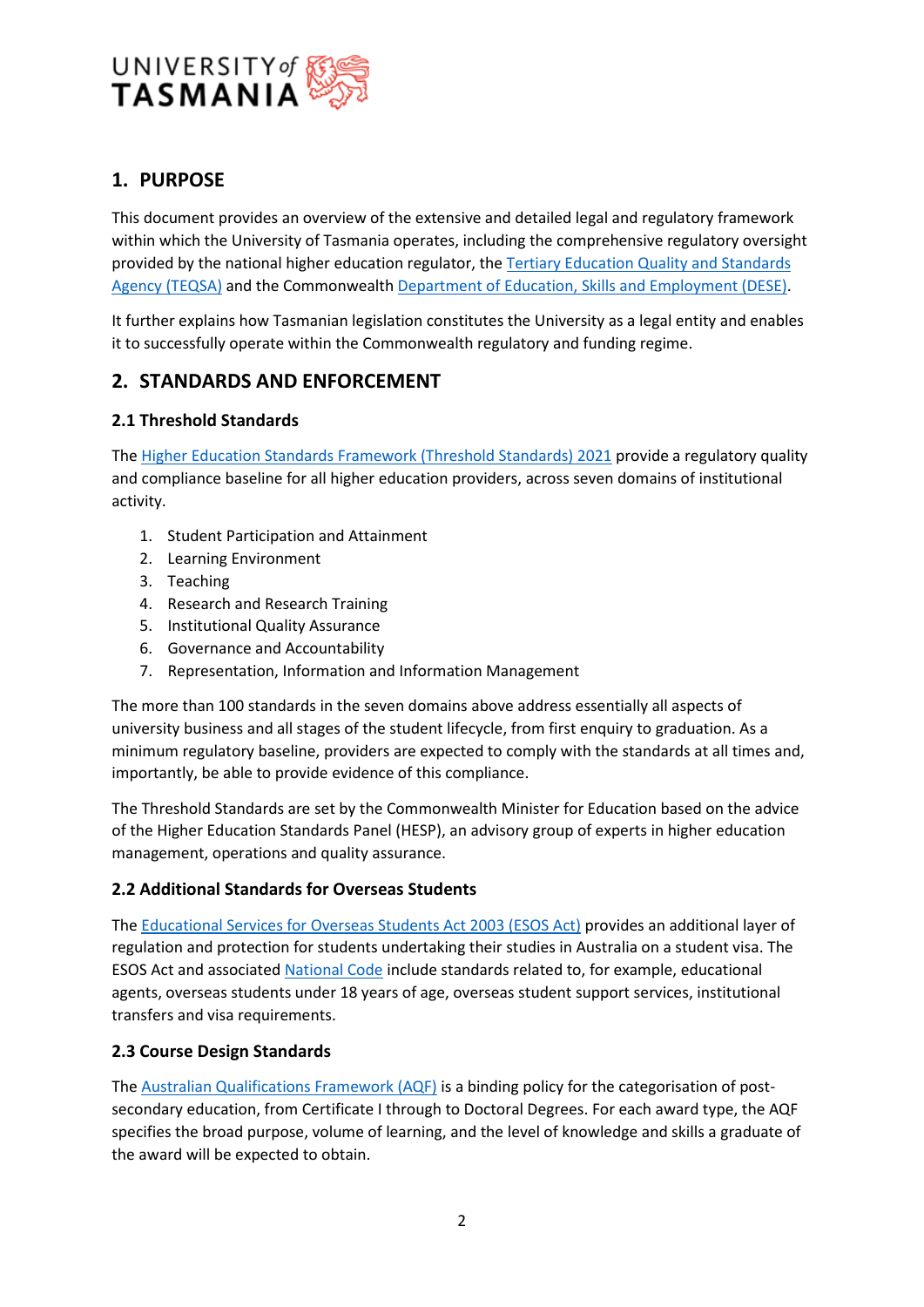

All providers must ensure that all of their award courses are complaint with the relevant AQF specifications as part of approval processes, and regular review and quality assurance activity.

The AQF is administered by the Commonwealth Department of Education, Skills and Employment (DESE). Any changes to the AQF must be agreed by the Commonwealth as well as all State and Territory governments.

### **2.4 Standards for the Conduct of Research**

Developed in collaboration between th[e National Health and Medical Research Council \(NHMRC\)](https://www.nhmrc.gov.au/) and Universities Australia, the Australian Code for the Responsible Conduct of Research (Research Code), sets minimum standards for all research organisations in areas including ethical approvals for research involving humans and animals, transparency in publishing research results and the management of complaints raised regarding the conduct of research. The Research Code is supported by guides on specific topics including managing breaches, collaborative research, peer review and the management of conflict of interest.

Universities and other research organisations must be able to comply with the requirements of the Research Code in order to remain eligible for grant funding programs administered by the NHMRC and [Australian Research Council \(ARC\).](https://www.arc.gov.au/) These two bodies oversee a substantial proportion of Australian research grant funding, including prestigious programs such as the Australian Laureate Fellowships.

## **2.5 Higher Education Regulators and Registration**

## *2.5.1 Tertiary Education Quality and Standards Agency*

The [Tertiary Education Quality and Standards Agency](https://www.teqsa.gov.au/risk-assessment-framework) (TEQSA) is the independent regulatory body for all Australian higher education providers. Established by the [TEQSA Act 2011,](https://www.legislation.gov.au/Details/C2016C00888) the agency has broad powers to assess provider compliance with the Threshold Standards, AQF and ESOS Act (the latter with DESE).

TEQSA registers higher education providers in four categories<sup>[1](#page-2-0)</sup> and approves provider requests for self-accrediting status. Self-accrediting providers can approve their own courses of study without further reference to TEQSA. All other providers must seek TEQSA's approval before a course is offered.

As part of this course approval function, TEQSA is responsible for ensuring all higher education award courses<sup>[2](#page-2-1)</sup> are designed and delivered in accordance with the AQF. This means that any provider not registered with TEQSA is forbidden from using AQF nomenclature (such as Bachelor Degree) to describe any educational services they offer.

Once registered with TEQSA, providers must undertake a renewal of registration at least once every seven years. Th[e renewal of registration process](https://www.teqsa.gov.au/sites/default/files/application-guide-for-re-registration-v2.7.pdf?v=1535500067) requires the submission of evidence of ongoing compliance with the Threshold Standards. This scope includes a core component for all providers, which may be extended to any area of provider operations covered by the Threshold Standards. TEQSA determines the full submission scope based on its ow[n Risk Assessment Framework](https://www.teqsa.gov.au/risk-assessment-framework) and areas of current regulatory interest. The University of Tasmania, for example, underwent the renewal of

<span id="page-2-0"></span><sup>&</sup>lt;sup>1</sup> Australian University; Overseas University; University College; and Institute of Higher Education

<span id="page-2-1"></span><sup>&</sup>lt;sup>2</sup> Courses offered at AQF Level 5 and above, including the Undergraduate Certificate qualification which sits outside the normal AQF levels.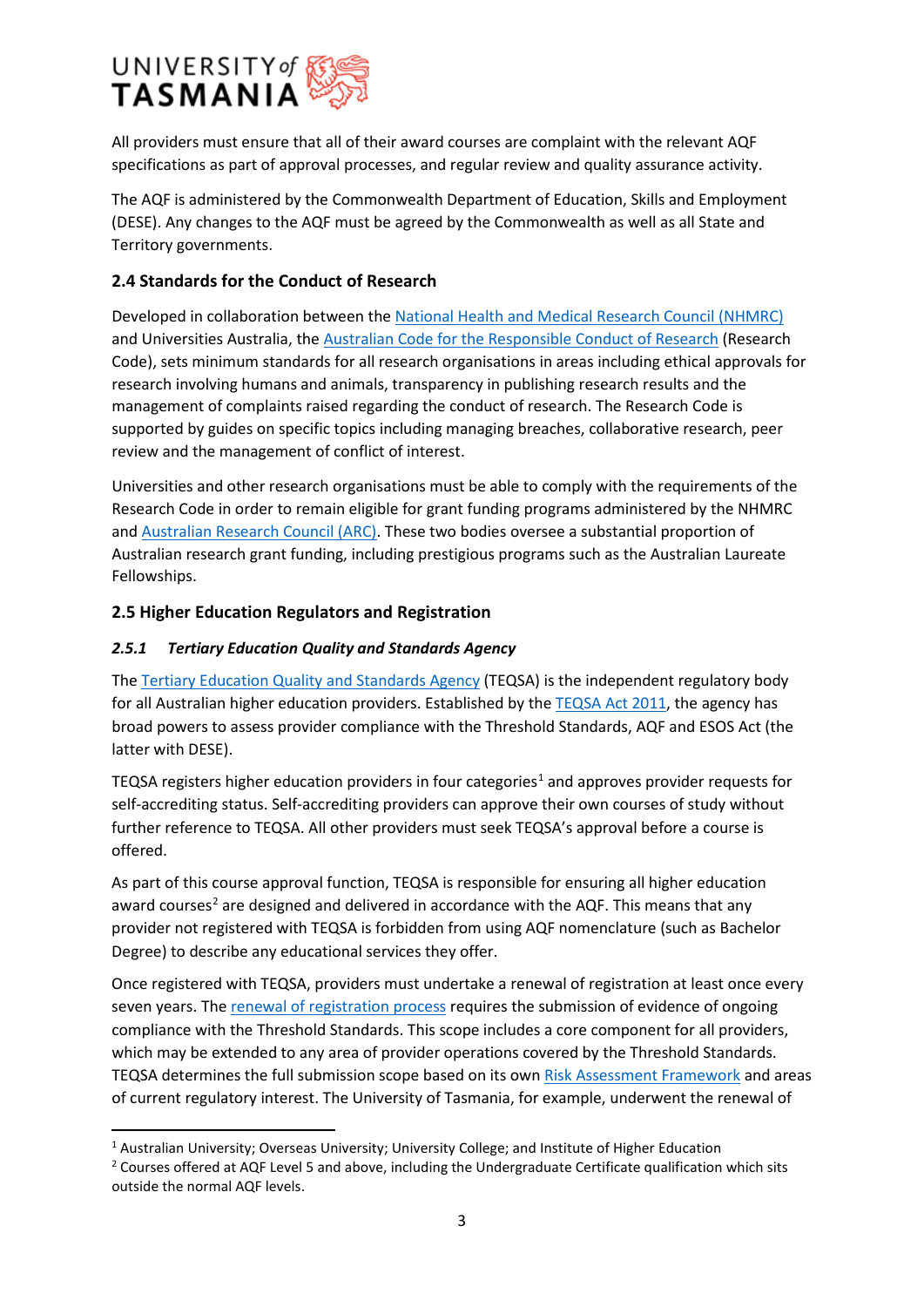

registration process most recently in 2017-2018. Renewal for the maximum seven-year registration period was confirmed as recently as 2019.

Outside of the renewal of registration process, TEQSA may at any time require providers to submit evidence of their compliance with any of the Threshold Standards. This includes regular, sector-wide checks on areas of high regulatory risk including, for example, third party delivery of teaching, contract cheating or institutional management of sexual assault and harassment. As part of these assessments, the agency will seek to determine that there are robust policies and procedures in place to mitigate against risk, that underlying organisational structures and administrative processes are sufficient to operationalise policy, and that there is adequate reporting and monitoring to identify, and remediate, any instances of non-compliance.

Further to renewal of registration and ongoing compliance monitoring processes, the TEQSA Act requires all providers to notify TEQSA within 14 days of a situation where it has either not met, or reasonably believes it will be unable to meet, its obligations under the Threshold Standards. This is referred to as a material change notification. In response to a notification, TEQSA may, for example, direct a provider to deliver a full account of the circumstances surrounding the breach or suspected breach, conduct an internal or external review of the matter, or provide a detailed action plan that both remediates the immediate issues and ensures that future, similar breaches of the Threshold Standards are avoided.

Providers must also submit material change notifications to advise the regulator of major operational changes, including the appointment of a new Chancellor or Vice-Chancellor or the provider entering into a third-party teaching arrangement with another institution.

TEQSA has far reaching powers to ensure compliance with the TEQSA Act, Threshold Standards, ESOS Act and National Code. These extend to civil and criminal action taken against providers or individuals for serious breaches of legislation. TEQSA is also empowered to suspend or cancel the registration of any higher education provider, as well apply conditions to the registration of a provider. These conditions may include:

- Prohibiting the provider from admitting students to a certain course or courses;
- Reducing the length of the provider's registration period from the standard seven years;
- Requiring the provider to submit evidence of ongoing compliance with relevant standards on a schedule determined by TEQSA;
- Requiring that a provider cease a relationship with a third-party service provider, such as a partner university or educational agent; or
- Suspending or cancelling a provider's self-accrediting authority.

All conditions are published on TEQSA's website.

### *2.5.2 Commonwealth Register of Institutions and Courses for Overseas Students*

Providers must be registered with the [Commonwealth Register of Institutions and Courses for](https://cricos.education.gov.au/)  [Overseas Students \(CRICOS\)](https://cricos.education.gov.au/) in order to offer courses to people studying in Australia on student visas. CRICOS is established by the ESOS Act and managed by TEQSA and DESE.

Institutional CRICOS registration and renewal of registration are separate to TEQSA registration processes, though many providers elect to align their renewal submissions.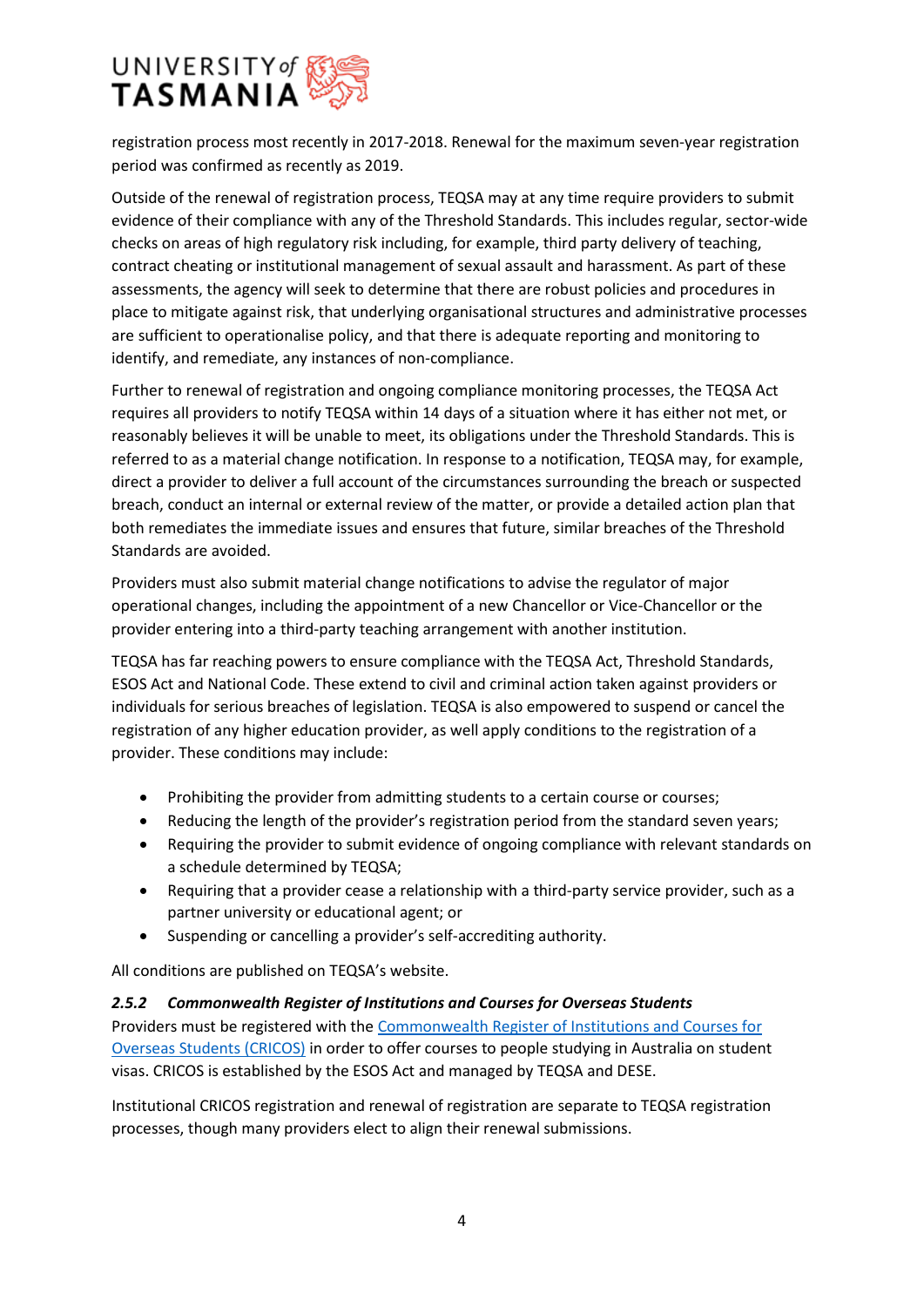

All courses available to students on student visas must also be individually registered with CRICOS. This applies to all courses, including those offered by providers with self-accrediting authority. All registered courses are searchable via the CRICOS website. To register a course with CRICOS, providers must submit information including: standard course duration in weeks; delivery location and mode; projected overseas student enrolments; estimated fees for overseas students; any workbased training requirements; and any third-party delivery arrangements for the course.

## **2.6 Professional Accreditation of Courses and Majors**

Some university degrees are subject to the accreditation of external bodies or agencies.

Per the requirements of the Threshold Standards, $3$  if professional accreditation is required for graduates to practise in a particular field, universities are forbidden from offering a course in that field until accreditation is obtained. This requirement is common to the health professions, teacher education, engineering and nautical sciences, and social work.

For other disciplines, such as accounting or computer science, external professional accreditation may not be required for graduates to practise in the field but may remain highly desirable for prospective students and employers alike.

Usually, a graduate of a course accredited by an external professional body will register with that body as a member of the relevant profession. Accrediting bodies may set additional registration requirements beyond the completion of the course, including ongoing requirements for professional learning or development.

In all cases, external accrediting bodies have full discretion in setting their own requirements for providers to meet. Depending on the discipline, accrediting bodies may dictate highly specific course content requirements, or may alternatively take a competencies-based approach reflecting the skills and attributes a graduate requires to succeed in the profession.

In their decision-making, accrediting bodies may require extensive documentation from providers regarding the relevant course of study, over and above what may be required by internal university committees, and in formats set by the accrediting bodies themselves. Accrediting bodies may also require site visits and facilities audits as part of the accreditation process.

Most externally accredited courses undergo review and reaccreditation processes on a five-year cycle. The accrediting body determines the conditions by which a provider can amend a course of study outside of the regular review cycle and in what circumstances the accrediting body must be notified of a change.

## **3. FUNDING, FEES AND REQUIREMENTS**

### **3.1 Tuition Fees**

The [Higher Education Support Act 2003 \(HESA\)](https://www.legislation.gov.au/Details/C2022C00005) and it[s associated guidelines](https://www.dese.gov.au/higher-education-loan-program/higher-education-support-act-2003-and-guidelines) are administered by DESE and are the primary instruments for the public funding of universities. Major funding streams enabled by HESA, include:

• The Commonwealth Grant Scheme, which funds the government contribution of all Commonwealth Supported Places for eligible students;

<span id="page-4-0"></span><sup>3</sup> Standard 3.1.5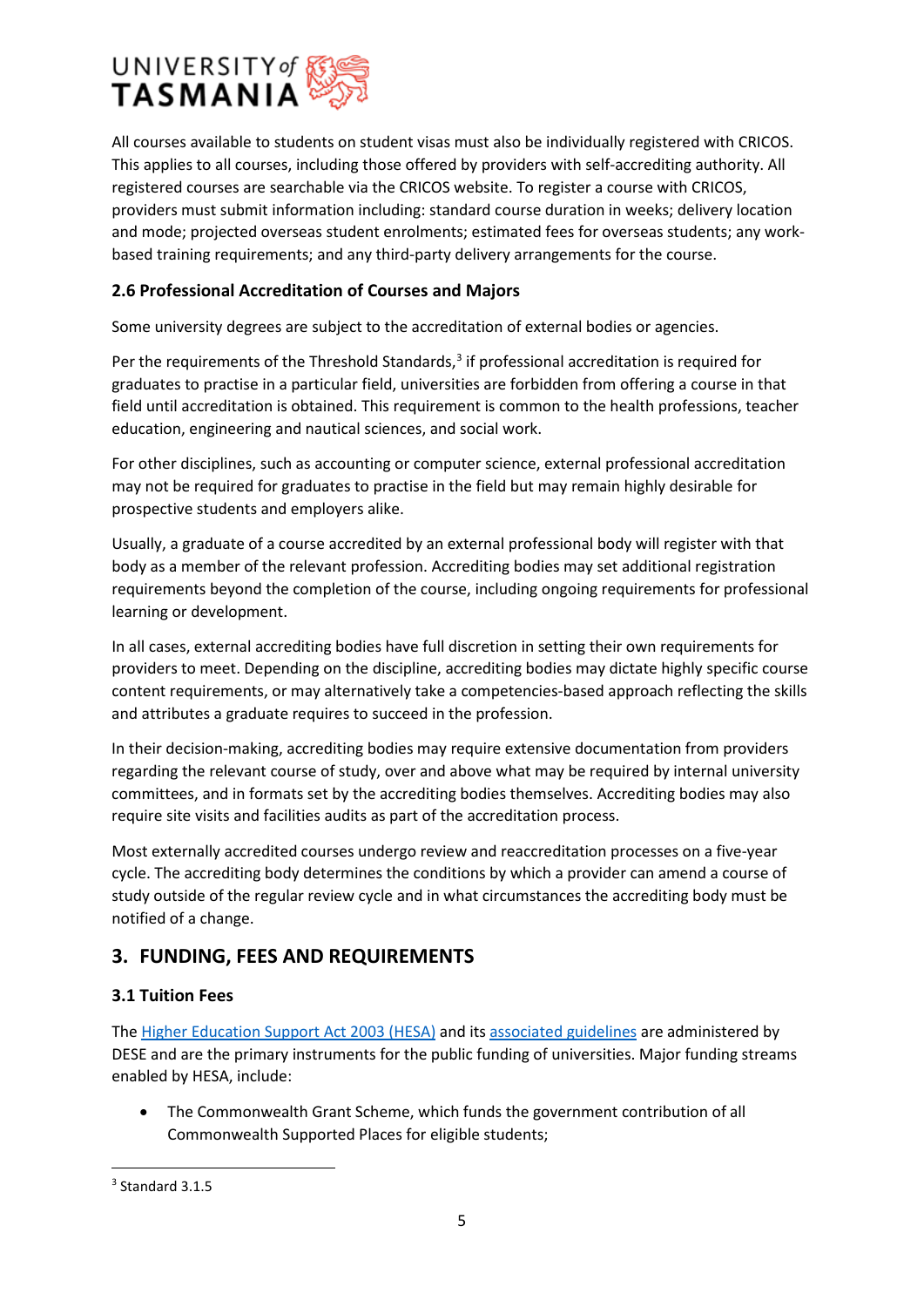

- Block grants supporting university research; and
- Grants intended to support students from disadvantaged backgrounds and underrepresented groups to access higher education.

In order to be eligible for funding under HESA, universities must provide DESE with comprehensive and granular data regarding student applications and offers, enrolments, completions and staffing. Required fields are provided by [Higher Education Information Management System](https://heimshelp.dese.gov.au/) (HEIMS). To access research block grants, universities must also participate in the [Higher Education Research](https://www.dese.gov.au/research-block-grants/higher-education-research-data-collection-herdc)  [Data Collection](https://www.dese.gov.au/research-block-grants/higher-education-research-data-collection-herdc) of research income data.

Some of the funding streams enabled by HESA, such as th[e Indigenous Student Success](https://www.niaa.gov.au/indigenous-affairs/education/indigenous-student-success-program) Program<sup>[4](#page-5-0)</sup> and [Higher Education Participation and Partnerships Program](https://www.dese.gov.au/heppp) also require annual reporting or audit activity to ensure the funds are being appropriately expended.

Further HESA guidelines set requirements for the charging of student fees, including:

- Maximum tuition fees payable by Commonwealth supported students;
- Minimum fees payable by overseas students both in Australia and offshore; and
- Ancillary charges, such as the Student Services and Amenities Fee.

## **3.2 Tuition Protection Service**

HESA (for Commonwealth supported students) and the ESOS Act (for overseas students) together, but in separate legislative instruments, establish the Tuition [Protection Service \(TPS\).](https://www.dese.gov.au/tps) Administered by the Department of Education, the TPS works to protect students whose provider closes or otherwise fails to deliver a course of study that the student has paid for.

The TPS is funded via levies on all higher education providers based on a combination of total student enrolment and assessed provider risk.

## **4. INTERNAL GOVERNANCE AND QUALITY ASSURANCE**

While the Commonwealth establishes the standards, compliance regime and funding frameworks under which universities operate, in most cases it is State or Territory legislation which establishes individual institutions and provides the necessary structures to meet Commonwealth requirements.

In Tasmania, the [University of Tasmania Act 1992](https://www.legislation.tas.gov.au/view/html/inforce/current/act-1992-051) (UTAS Act) provides for the creation of:

- The University Council, as the University's governing body;
- The Academic Senate as the University's chief academic decision-making and advisory body; and
- The positions of Chancellor, Deputy-Chancellor/s and Vice-Chancellor.

In addition to this, the UTAS Act requires an annual report on the University's governance and operations be submitted to the Governor and copied to the State Minister for Education.

### **4.1 University Council**

The [University Council Ordinance](https://www.utas.edu.au/__data/assets/pdf_file/0010/1372429/University-Council-Ordinance.pdf) outlines the powers and functions Council reserves for itself. These include approving the mission and strategic direction of the University, conferring and revoking

<span id="page-5-0"></span><sup>4</sup> Administered by the National Indigenous Australians Agency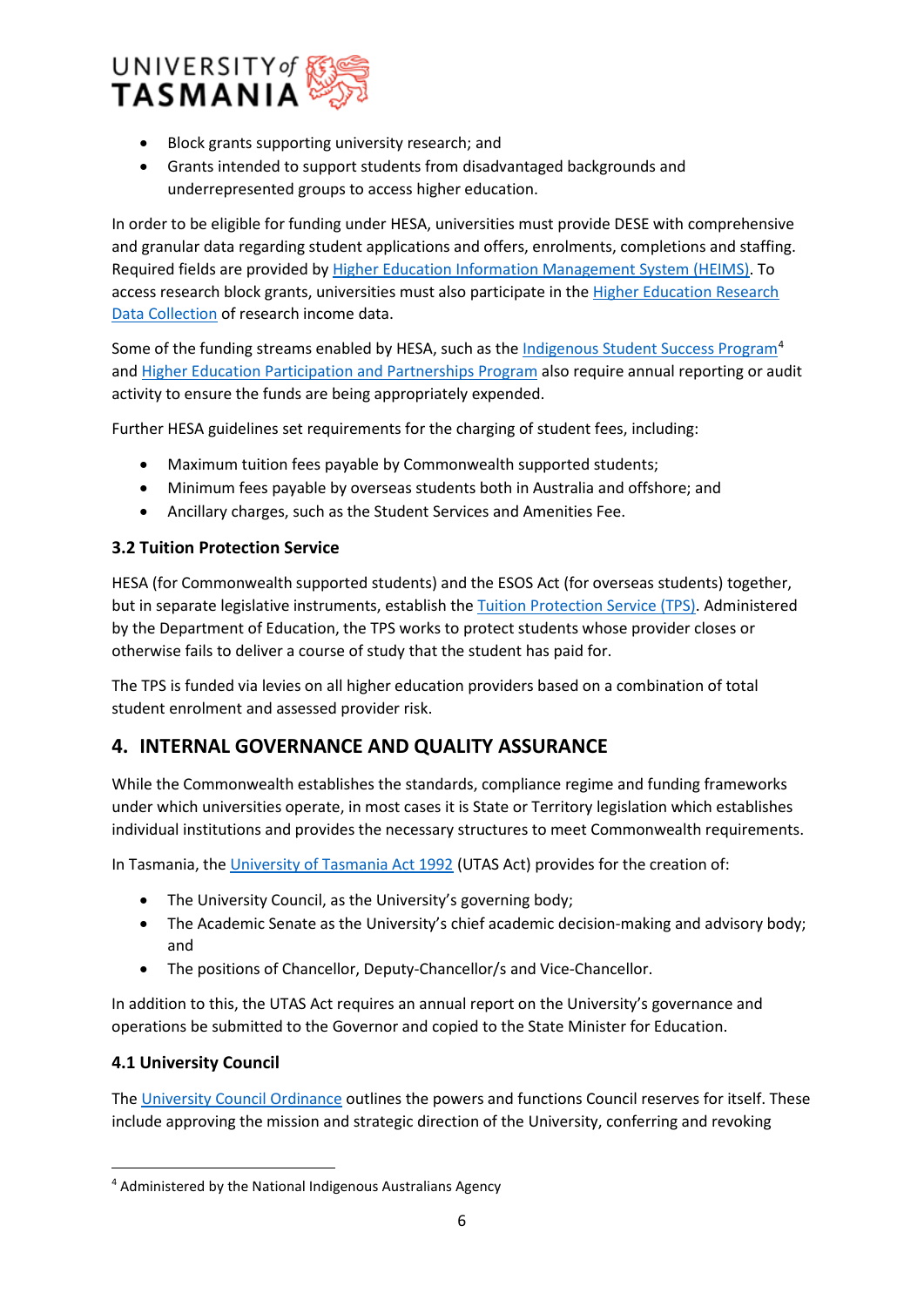

degrees, approving the annual university budget, establishing a positive university culture and ensuring the University operates ethically and in line with its values.

The Ordinance also includes information on the role of the Chancellor and Deputy Chancellor/s; the powers and functions delegated to the Vice-Chancellor and the establishment and operation of Council committees, being:

- Audit and Risk Committee (establishment per the requirements of the UTAS Act);
- Ceremonial and Honorary Degrees Committee;
- Remunerations and Nominations Committee;
- Strategic Resourcing Committee; and
- University Foundation Committee.

In addition to satisfying the requirements of the UTAS Act, the University Council ensures the University complies with the Threshold Standards, specifically standards 6.1 Corporate Governance and 6.2 Corporate Governance and Accountability.

## **4.2 Academic Senate**

As the principal academic body of the University, Academic Senate has a broad role in monitoring academic standards and providing advice to Council on academic matters.

Academic Senate approves all courses of study for delivery and plays an active role in the ongoing monitoring of research and teaching quality. This includes receiving regular reports on matters including research outputs and impact, student retention and pass rates, student satisfaction and graduate outcomes. Academic Senate is empowered to request Colleges and Divisions develop action plans to address areas of underperformance.

The extensive decision-making responsibilities of the Academic Senate are supported by the following subcommittees:

- University Learning and Teaching Committee;
- University Admissions Committee;
- Student Experience Committee;
- University Course and Unit Proposals Committee; and
- University Research Committee.

Academic Senate and its subcommittees are critical to the University's compliance with several of the Threshold Standards, such as: 3.1 Course Design; 5.1 Course Approval and Accreditation; 5.3 Monitoring, Review and Improvement; and 6.3 Academic Governance

## **5. ADDITIONAL LEGISLATIVE REQUIREMENTS**

### **5.1 Access and Participation**

Multiple programs, at all levels of government, have been established to support students from disadvantaged backgrounds or underrepresented groups to participate in higher education. For example, the Commonwealth Higher Education Partnerships and Participation Program, supports universities to increase enrolments from low socioeconomic status, Indigenous and regional students, and support these students to succeed in their chosen courses.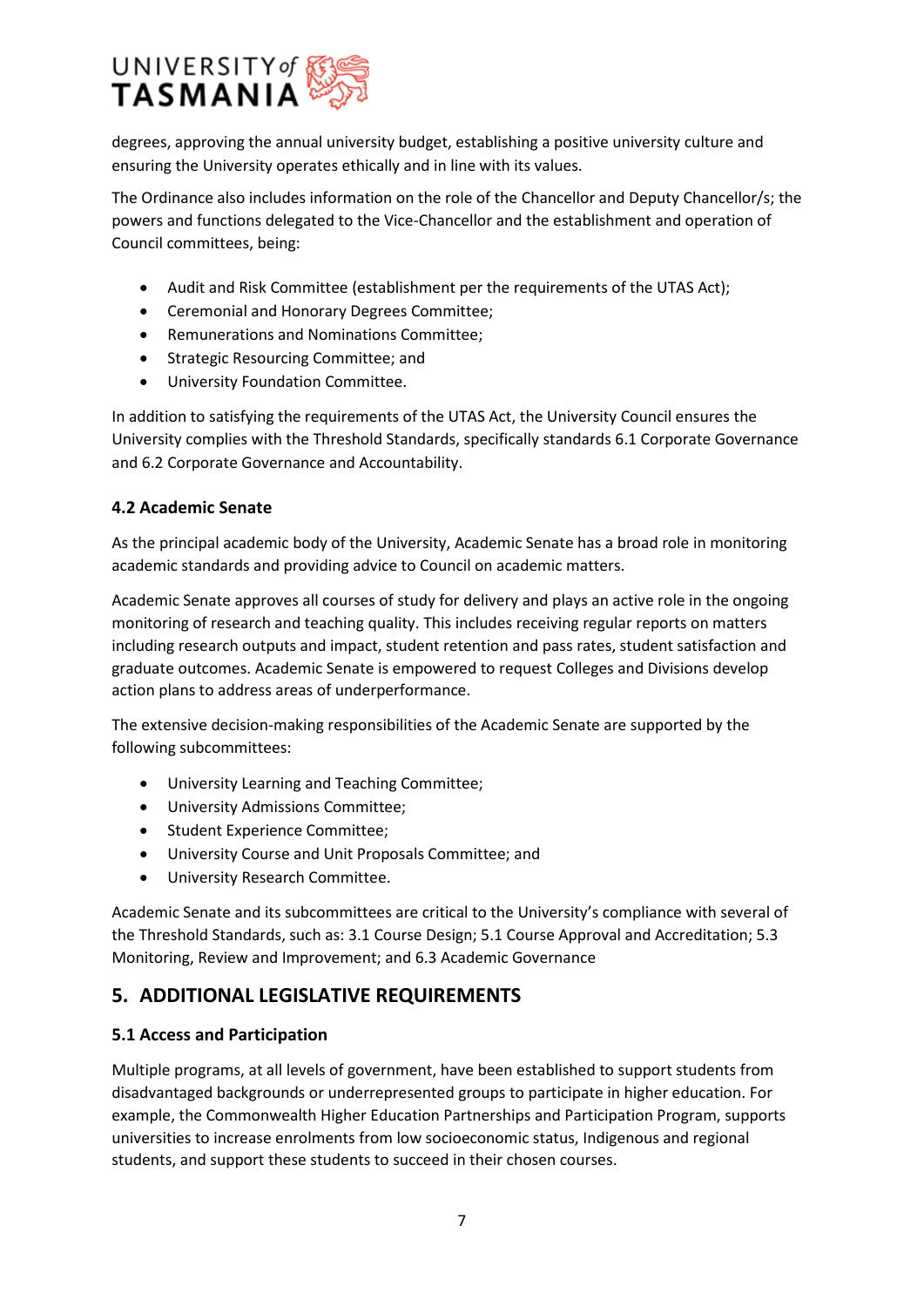

Beyond this, there is a considerable body of Federal and State legislation which requires higher education providers to ensure that all students and staff are treated fairly and equitably. These include, for example:

- Sex Discrimination Act 1984 (Cth);
- Racial Discrimination Act 1975 (Cth);
- Anti-Discrimination Act 1998 (Tas); and
- Disability Services Act 2011 (Tas).

Legislation of this kind applies to a broad range of organisations, but there is nuance to the manner in which it is applied in a higher education context, particularly in terms of the relationship between universities and students.

For example, the Commonwealth [Disability Discrimination Act 1992,](https://www.legislation.gov.au/Details/C2018C00125) forbids an educational provider from, among other things:

- Refusing admission to a person on the grounds of their disability;
- Limiting a student's access to facilities or services on the grounds of their disability; and
- Developing curricula that would exclude a person with a disability from participating in a course of study.

This means that universities must ensure, as far as is reasonably possible, that their facilities, learning resources and support services can be accessed by all people. Where a student's disability precludes their participation in a planned learning activity, providers must make all reasonable adjustments to ensure that the student is able to participate, or where this is not possible, undertake an equivalent learning experience.

As a consequence of these requirements, higher education providers invest significant resources in ensuring their teaching spaces, library facilities and online learning resources can be accessed by all people. This includes both infrastructure investments that prioritise accessibility and support services tailored to individual student learning needs.

While universities will make every effort to ensure all people are supported to succeed in their studies, there are some courses with inherent requirements, which may prevent people with certain disabilities from participating in core components of the course. For example, a certain level of visual acuity may be required to undertake a nursing qualification that involves a large amount of practical learning experiences with real patients. In only such cases may a provider refuse to admit a student to the course on the grounds of their disability. Providers must publish any such inherent requirements in their course information.

## **5.2 Other Legislative Requirements**

Australian universities are subject to a range of other Commonwealth, State and international legislation and regulation. Some examples are provided in Appendix A and include legislation related to:

- Foreign influence and autonomous sanctions;
- Intellectual property;
- Employment;
- Workplace health and safety;
- Taxation, accounting and property;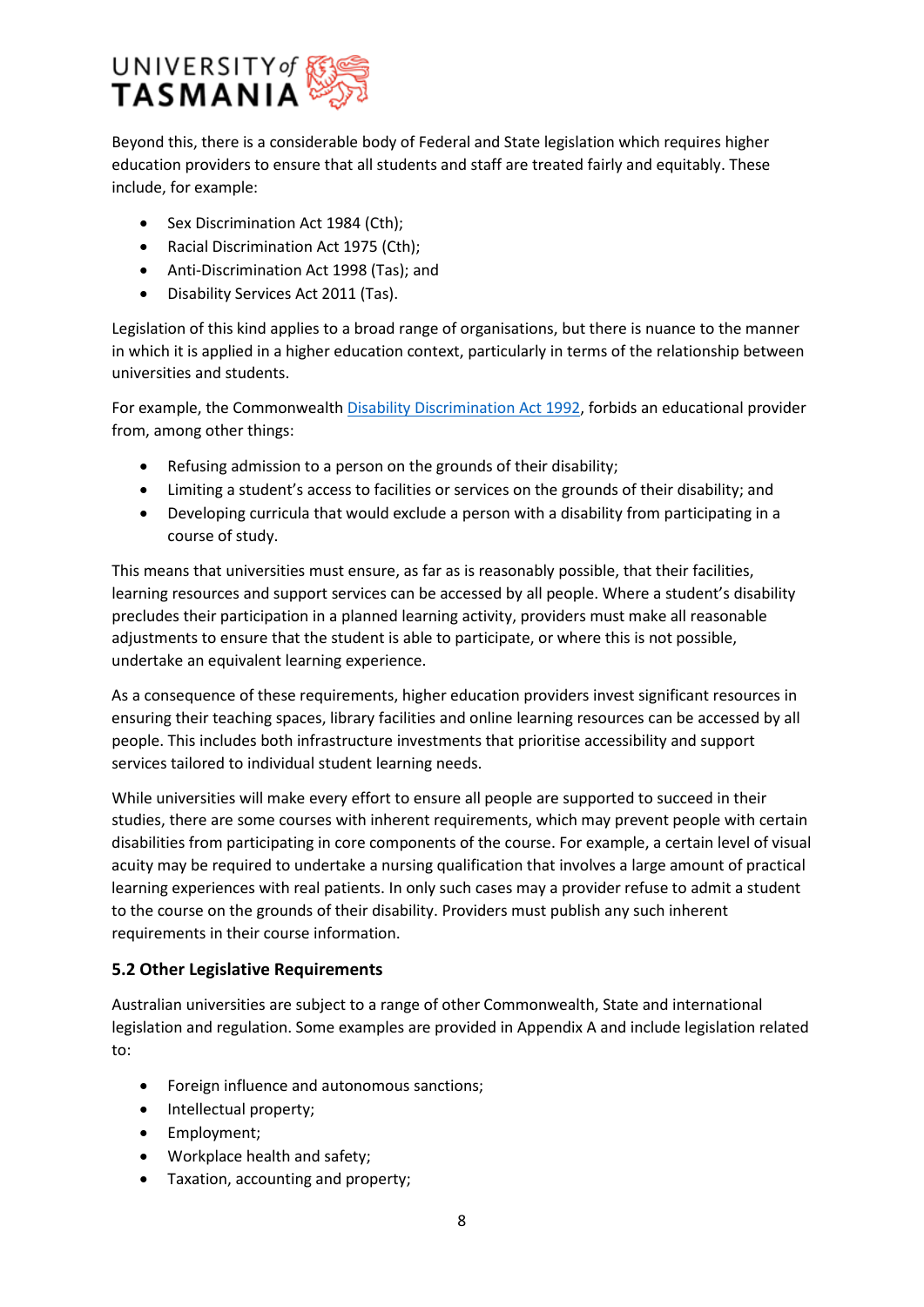

- Governance and accountability;
- Sustainability; and
- Privacy.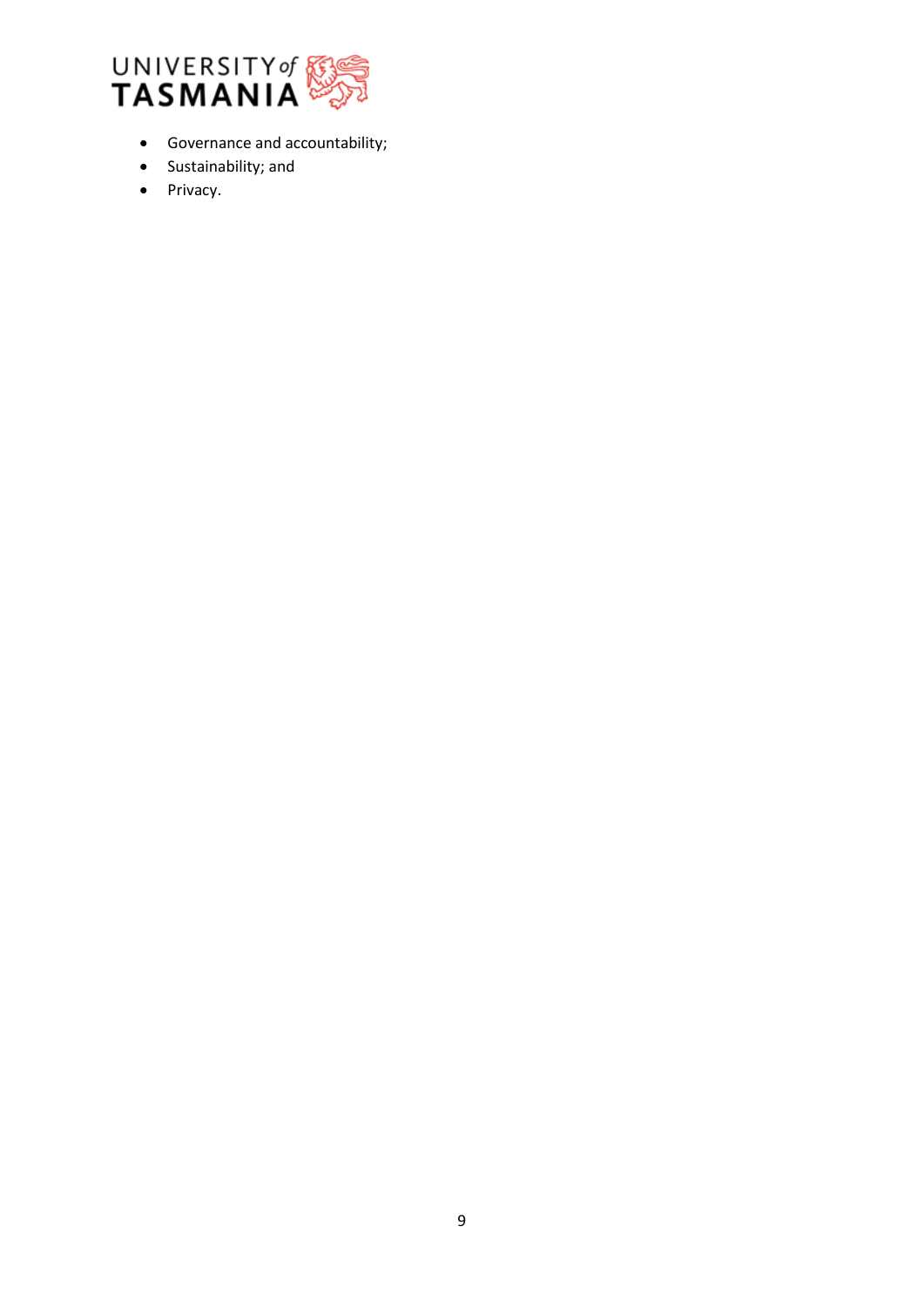

## **Appendix A: Examples of Legislation Impacting on University Operations**

| <b>Legislative Category</b>      | <b>Examples</b>                                                                                                                                                                                                                                                                                                                                                              |
|----------------------------------|------------------------------------------------------------------------------------------------------------------------------------------------------------------------------------------------------------------------------------------------------------------------------------------------------------------------------------------------------------------------------|
| <b>Vocational Education</b>      | National Education and Training Regulator Act 2011 (Cth)                                                                                                                                                                                                                                                                                                                     |
| Research                         | Australian Research Council Act 2001 (Cth)<br>National Health and Medical Research Council Act 1992 (Cth)<br>Autonomous Sanctions Act 2011 (Cth)<br>National Statement on Ethical Conduct in Human Research (Cth)<br>Poisons Act 1971 (Tas)<br>Therapeutic Goods Act 1989 (Cth)<br>Therapeutic Goods Act 2001 (Tas)                                                          |
| Tax, Finance and Property        | Australian Charities and Not-for-profits Commission Act 2012 (Cth)<br>Australian Accounting Standards Board (AASB) Accounting<br>Standards (Cth)<br>Fringe Benefits Tax Act 1986 (Cth)<br>National Rental Affordability Scheme Regulations 2008 (Cth)<br>Residential Tenancy Act 1997 (Tas)<br>Building Act 2016 (Tas)<br>Audit Act 2008 (Tas)<br>Payroll Tax Act 2008 (Tas) |
| Governance and<br>Accountability | University of Tasmania Act 1992 (Tas)<br>Integrity Commission Act 2009 (Tas)<br>Public Interest Disclosures Act 2001 (Tas)<br>Right to Information Act 2009 (Tas)                                                                                                                                                                                                            |
| Work Health and Safety           | Safe Work Australia Act 2008 (Cth)<br>Work Health and Safety Act 2012 (Tas)<br>Work Health and Safety Act 2011 (NSW)                                                                                                                                                                                                                                                         |
| Employment                       | Fair Work Act 2009 (Cth)                                                                                                                                                                                                                                                                                                                                                     |
| Equity (Staff)                   | Sex Discrimination Act 1984 (Cth)<br>Racial Discrimination Act (Cth)<br>Workplace Gender Equality Act (Cth)<br>Age Discrimination Act 2004 (Cth)<br>Anti Discrimination Act 1998 (Tas)<br>Disability Services Act 2011 (Tas)                                                                                                                                                 |
| Sustainability                   | National Greenhouse and Energy Reporting Act 2007 (Cth)                                                                                                                                                                                                                                                                                                                      |
| <b>Information Technology</b>    | Security of Critical Infrastructure Act 2018 (Cth)                                                                                                                                                                                                                                                                                                                           |
| Records                          | Archives Act 1983 (Tas)                                                                                                                                                                                                                                                                                                                                                      |
| <b>Intellectual Property</b>     | Designs Act 2003 (Cth)<br>Trade Marks Act 1995 (Cth)                                                                                                                                                                                                                                                                                                                         |
| <b>Trade and Commerce</b>        | Corporations Act 2001 (Cth)                                                                                                                                                                                                                                                                                                                                                  |
| Privacy                          | Privacy Act 1988 (Cth)<br>Protection Act 2004 (Tas)<br><b>General Data Protection Regulation (International)</b>                                                                                                                                                                                                                                                             |